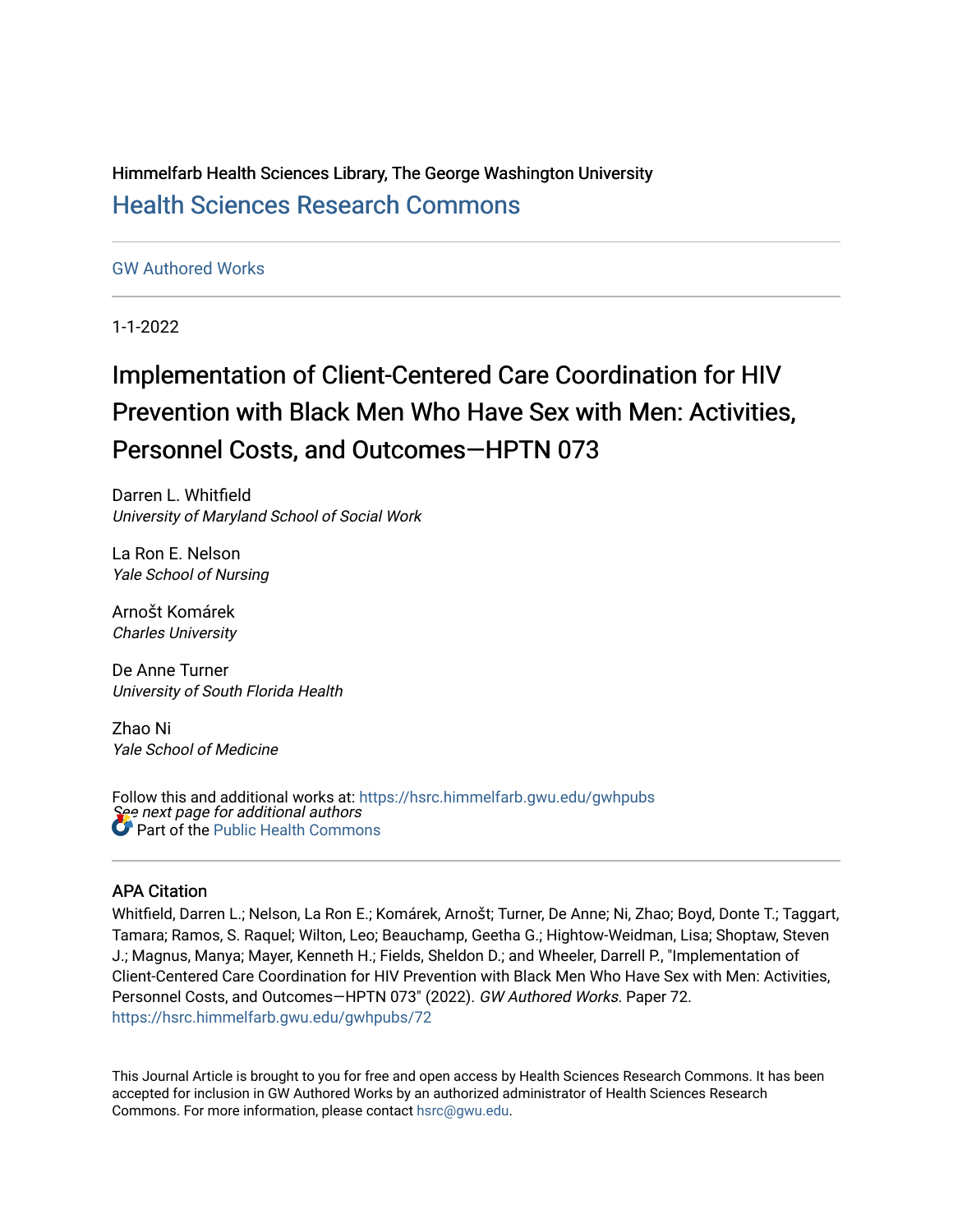## Authors

Darren L. Whitfield, La Ron E. Nelson, Arnošt Komárek, De Anne Turner, Zhao Ni, Donte T. Boyd, Tamara Taggart, S. Raquel Ramos, Leo Wilton, Geetha G. Beauchamp, Lisa Hightow-Weidman, Steven J. Shoptaw, Manya Magnus, Kenneth H. Mayer, Sheldon D. Fields, and Darrell P. Wheeler

This journal article is available at Health Sciences Research Commons: [https://hsrc.himmelfarb.gwu.edu/gwhpubs/](https://hsrc.himmelfarb.gwu.edu/gwhpubs/72) [72](https://hsrc.himmelfarb.gwu.edu/gwhpubs/72)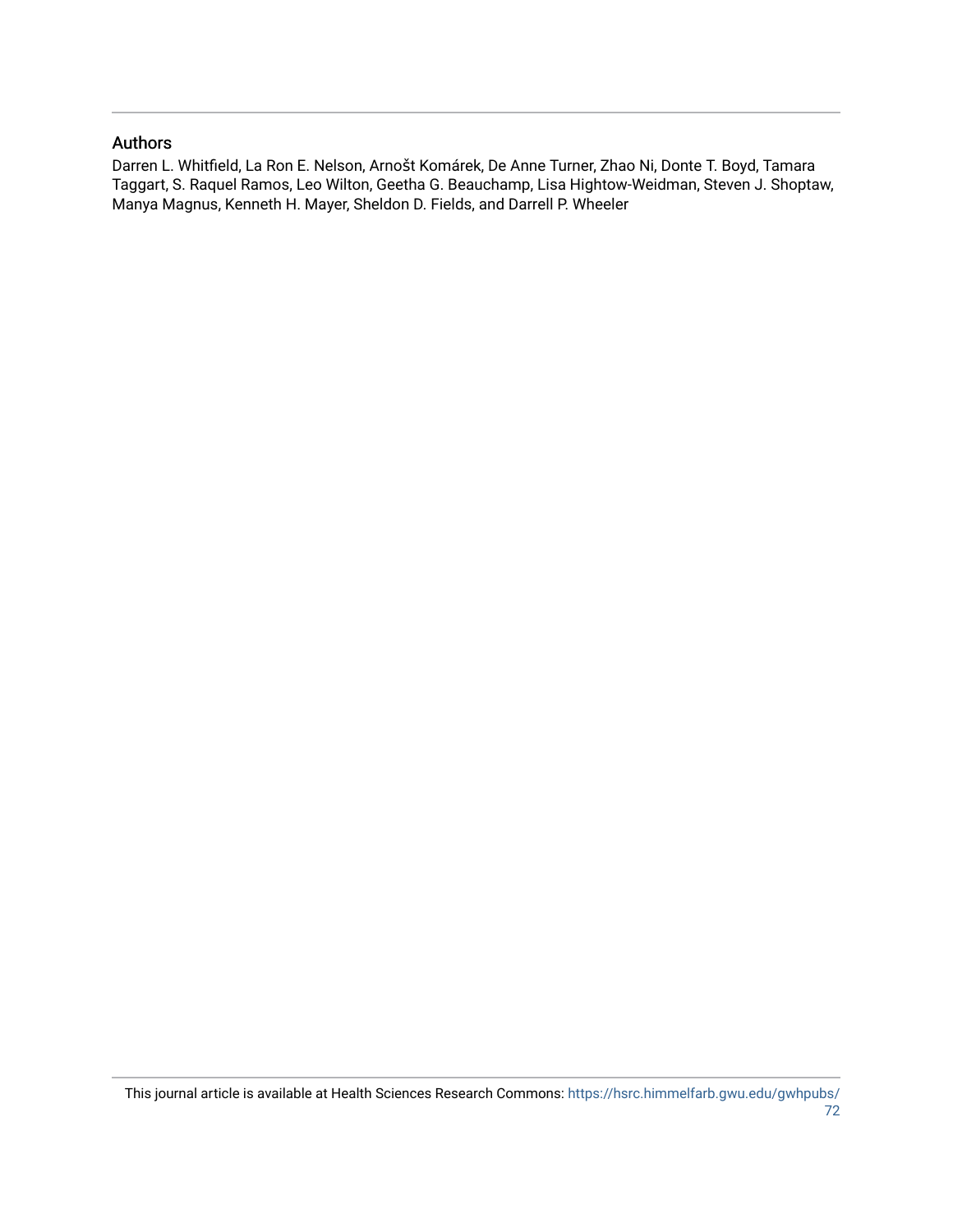

# **Implementation of Client‑Centered Care Coordination for HIV Prevention with Black Men Who Have Sex with Men: Activities, Personnel Costs, and Outcomes—HPTN 073**

Darren L. Whitfield<sup>1</sup> · LaRon E. Nelson<sup>2,3</sup> · Arnošt Komárek<sup>4</sup> · DeAnne Turner<sup>5</sup> · Zhao Ni<sup>6</sup> · Donte T. Boyd<sup>7</sup> · Tamara Taggart<sup>8,9</sup> · S. Raquel Ramos<sup>2</sup> · Leo Wilton<sup>10,11</sup> · Geetha G. Beauchamp<sup>12</sup> · Lisa Hightow-Weidman<sup>13</sup> · Steven **J. Shoptaw14 · Manya Magnus15 · Kenneth H. Mayer16 · Sheldon D. Fields17 · Darrell P. Wheeler18 · for the H. I. V. Prevention Trials Network (HPTN) 073 Study Team**

Received: 9 September 2021 / Revised: 3 December 2021 / Accepted: 6 December 2021 © The Author(s) 2021

#### **Abstract**

**Background** Black men who have sex with men (MSM) experience disproportionate rates of HIV infection in the USA, despite being no more likely to engage in sexual risk behaviors than other MSM racial/ethnic groups. HIV pre-exposure prophylaxis (PrEP) has been shown to reduce risk of HIV acquisition; however, rates of PrEP use among Black MSM remain low. Clinical, psychosocial, and structural factors have been shown to impact PrEP use and adherence among Black MSM. Care coordination of HIV prevention services has the potential to improve PrEP use and adherence for Black MSM, as it has been shown to improve HIV-related care outcomes among people living with HIV.

**Methods** Client-centered care coordination (C4) is a multi-level intervention designed to address clinical, psychosocial, and structural barriers to HIV prevention services for Black MSM within HPTN 073, a PrEP demonstration project among Black MSM in three cities in the USA. The current study examined the implementation process of C4, specifcally investigating the activities, cost, time, and outcomes associated with the C4 intervention.

**Results** On average, participants engaged in fve care coordination encounters. The vast majority of care coordination activities were conducted by counselors, averaging 30 min per encounter. The cost of care coordination was relatively low with a mean cost of \$8.70 per client encounter.

**Conclusion** Although client-centered care coordination was initially implemented in well-resourced communities with robust HIV research and service infrastructure, our fndings suggest that C4 can be successfully implemented in resource constrained communities.

**Keywords** Client-centered · Care coordination · Black MSM · Pre-exposure prophylaxis · HIV prevention

# **Background**

Black men who have sex with men (MSM) remain disproportionately afected by the HIV epidemic. In 2019, Black MSM comprised more than one-third of new HIV infections in the USA [[1\]](#page-9-0). HIV pre-exposure prophylaxis (PrEP) is a biomedical HIV prevention option that is underutilized among Black MSM. Daily oral PrEP has shown success in reducing the sexual transmission of HIV in several

 $\boxtimes$  Darren L. Whitfield darren.whitfeld@ssw.umaryland.edu

Extended author information available on the last page of the article

large-scale randomized control trials among MSM, with efectiveness estimates exceeding 90% [[2\]](#page-9-1); however, PrEP use remains low for Black MSM in the USA. The current available evidence suggests that a substantial proportion of Black MSM are not using PrEP, stop using PrEP soon after initiating, or do not consistently adhere to PrEP [\[3](#page-9-2), [4](#page-9-3)].

Clinical, psychosocial, and structural factors are associated with PrEP use and adherence among Black MSM. In prior studies, Black MSM with a history of previous STIs, substance use, and high perceived HIV risk are more likely to use PrEP [[5–](#page-9-4)[7](#page-10-0)], while those with depressive symptoms and experienced PrEP-related stigma are less likely to use PrEP [\[8\]](#page-10-1). Furthermore, structural factors such as living in poverty, lack of health insurance, inadequate healthcare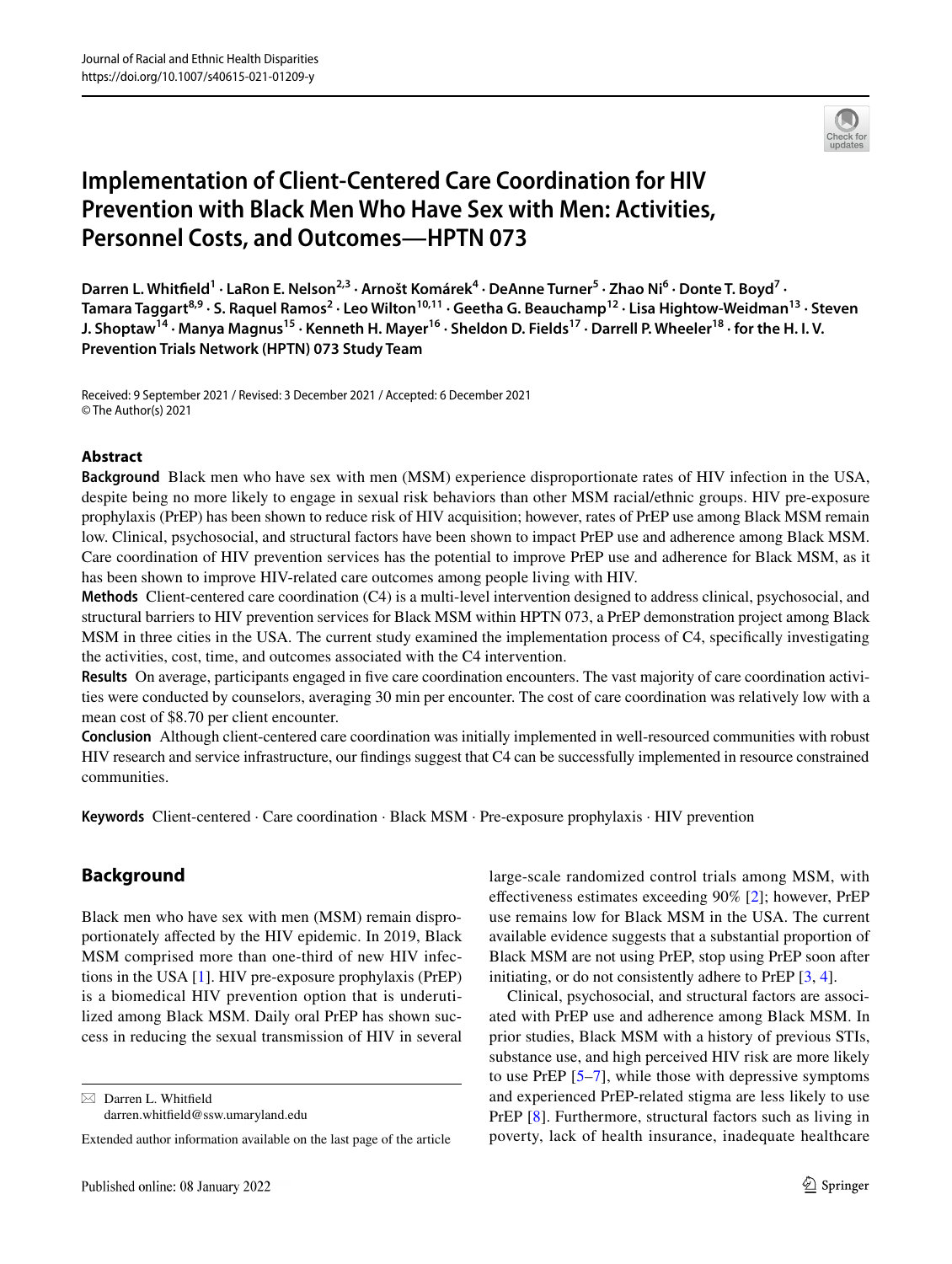access, and provider bias contribute to decreased PrEP use among Black MSM [[7](#page-10-0), [9](#page-10-2), [10](#page-10-3)].

Care coordination has been shown to improve adherence to anti-retroviral (ARV) medications among people living with HIV, but few studies have been conducted that have implemented care coordination to support adherence to ARVs for PrEP [\[11](#page-10-4)[–13\]](#page-10-5). Care coordination is a process that links individuals with unique healthcare needs to services and resources in a synchronized effort to achieve optimal health outcomes [\[14](#page-10-6)]. Within HPTN 073, a theoretically grounded and culturally tailored intervention, herein referred to as client-centered care coordination or C4™, was used to support Black MSM to initiate and adhere to PrEP  $[15]$ . C4<sup>TM</sup> is a multi-level, multicomponent intervention that is designed to be implemented in real-world clinical and community-based program settings. In HPTN 073, 178 Black MSM, who were provided C4, successfully initiated PrEP and adherence at 26 weeks was 64%. To scale-up PrEP among Black MSM using care coordination interventions, it is important to understand the time, costs, and personnel requirements for their effective implementation. The purpose of this paper is to describe the range of personnel, activities, costs, and time involved in the implementation of C4™ with PrEP-eligible Black MSM.

#### **Methods**

The C4™ intervention was implemented in HIV Prevention Trials Network (HPTN) 073, a PrEP demonstration project among Black MSM (*N*=226) in three cities including Chapel Hill, NC, Los Angeles, CA, and Washington, DC. A full description of the methods used in HPTN 073 is described in the primary outcome paper  $[15]$  $[15]$ . Participants in this nonrandomized PrEP study were followed for 52 weeks, provided risk reduction counseling with C4, and ofered PrEP. The study was approved by the institutional review boards of the University of California at Los Angeles, the University of North Carolina at Chapel Hill, and George Washington University. All participants provided informed consent.

C4™ consisted of prevention goal setting, intensive theory-based behavioral counseling, prevention action-plan development and monitoring, and per-participant as-needed care coordination. A case report form was used to record care coordination activities that occurred at study visits (both standard and ad hoc interim visits) as well as any care coordination that occurred between in-person scheduled study visits. Care coordination was not mandatory; thus, even if a care coordination-related need was identifed either by the participant or the coordinator, care coordination could be declined by study participants at any time. The C4 process for the study is outlined in Fig. [1.](#page-4-0)

Study team members from each research site completed a three-day training on two main components of C4™. The

frst component of the training was a foundational grounding in self-determination theory (SDT) provided by Geofrey C. Williams (University of Rochester Department of Medicine) and Christopher Niemic (University of Rochester, Department of Psychology)—two experts in SDT and its application to health promotion. SDT is a social-psychological theory of how social environments can be optimized to support human motivation for pro-health behaviors and is the organizing theoretical framework for C4™. Second, the University of Rochester Center for Community Practice—a CDC Part II Prevention Training Center at the time—provided training on Comprehensive Risk Counseling & Services (CRCS), which is a prevention case management program model in the CDC's compendium of evidence-based interventions. The CRCS training included tailored content for how to apply the SDT concepts in the delivery of CRCS with Black MSM as well as skills-building on the use of CRCS strategies to support issues related to PrEP use and adherence. All participants were provided with a standardized C4™ implementation manual and access to ondemand technical assistance by the second author.

#### **Measures**

#### **Care Coordination**

Care coordination activities were measured using an adapted version of the Care Coordination Measurement Tool (CCMT) [\[14\]](#page-10-6). The CCMT was used by personnel to note the activities performed to fulfll the care coordination needs of the participants they served. The tool includes items such as the focus of the encounters, total time spent with client (in minutes), the activities undertaken to fulfill clients' needs (e.g., telephone discussions with client or service providers, electronic contact with clients or service providers, contact with client's primary care provider (PCP), client medical chart review, and risk reduction goal chart plan revisions and/or updates), outcome of care coordination activities, and any follow-up or referrals needed (e.g., emergency department (ED) services received, community agencies, pharmacy or prescription needs, PCP follow-up, labs, or legal services). Site-based counselors who delivered C4 completed the CCMT after any activity that required

greater than 5 min of coordination of services. The tool was designed to ensure time spent on care coordination activities was documented to the nearest minute (see Fig. [1\)](#page-4-0). The measure used in HPTN 073 was revised from the original CCMT to include items that increased its cultural and developmental relevance for adult Black MSM. Specifcally, the tool was adapted for specifc use on needs regarding PrEP to characterize the focus of the care coordination activities, the specifc activities deployed, time expended, and outcomes achieved. Encounter outcomes were assessed by the provider conducting C4 sessions either by follow-up or perceived outcome.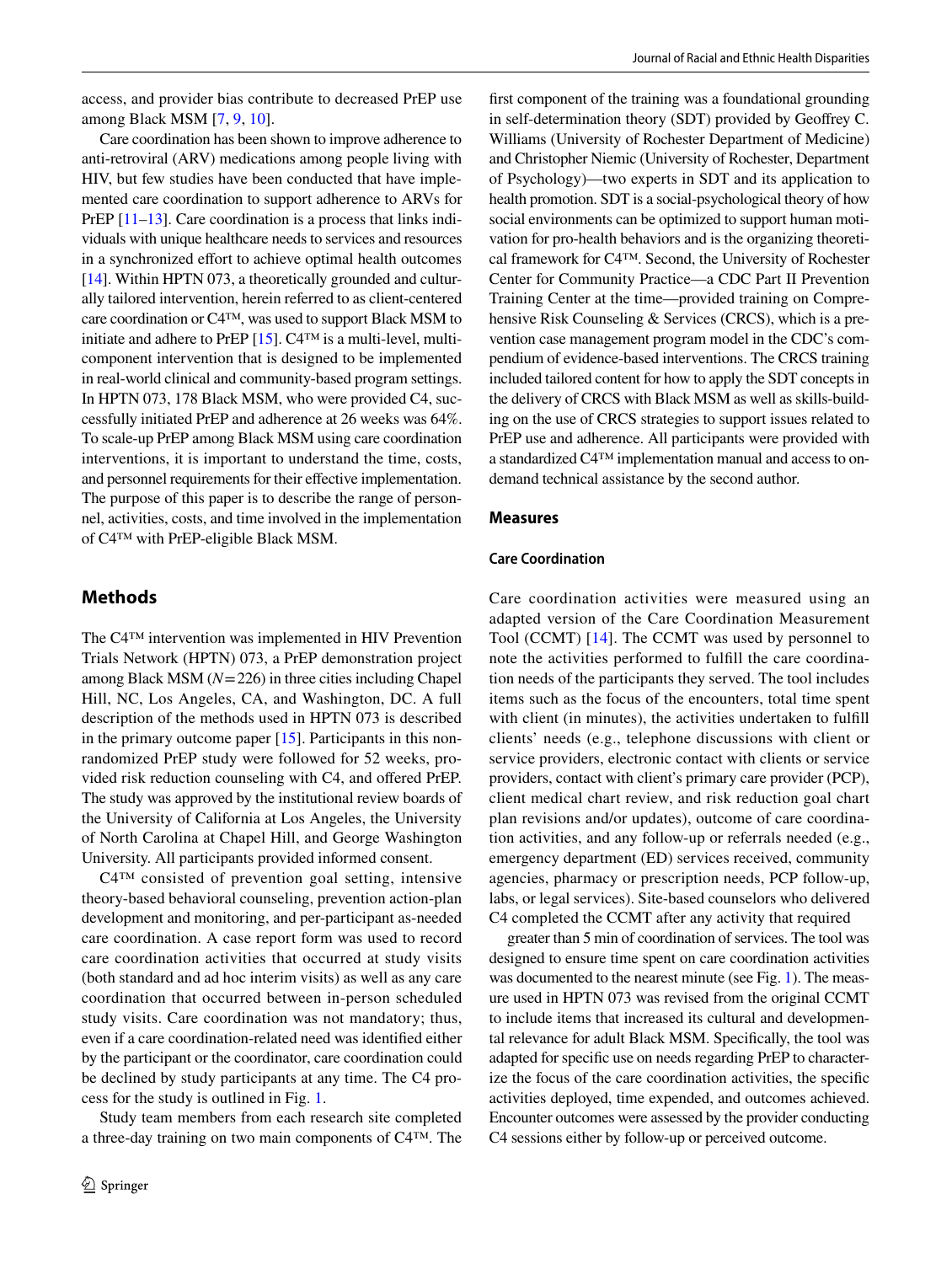

<span id="page-4-0"></span>**Fig. 1** Client-centered care coordination process

#### **Personnel Cost**

Personnel costs were the costs associated with C4 components of the intervention. Personnel costs were calculated using the current median (mean) hourly rates for each occupation conducting C4 based on their metropolitan area using the US Bureau of Labor Statistics [\[16](#page-10-8)].

#### **Analysis**

Statistical analysis consisted of descriptive statistical analysis: means and standard deviations, frequencies of items collected from the CCMT, and cost calculated using the US Department of Labor Statistics. All analysis was performed using the R software, version 3.4.1.

#### **Results**

#### **Participant Characteristics**

An approximately equal number of participants were recruited across the three cities: Los Angeles  $(N = 76)$ , Chapel Hill  $(N=75)$ , and Washington DC  $(N=75)$ . Of those participants, 86.3% identifed as African American, and 7.5%, 3.5%, and 0.4% identifed as Afro-Latino, Afro-Caribbean, and African, respectively. During the study, 78.8% initiated PrEP; of those who initiated PrEP, 70.8% initiated within the frst 30 days of study enrollment. Onethird of participants (29.5%) were below the US poverty line with an annual income less than \$10,000 [[17](#page-10-9)]. Additionally, one-third of participants did not have health care coverage (31.4%) (Table [1\)](#page-5-0).

#### **Care Coordination Encounters**

During the study, the total number of care coordination encounters was 1,135, with an average of 5.0 encounters per participant. The highest proportion (48.1%) of encounters occurred in Washington DC (*n*=546), followed by Los Angeles 33.2% (*n*=377) and Chapel Hill 18.7% (*n*=212) sites. The care coordination encounters covered a range of health and social support topics. Table [2](#page-6-0) displays the distribution of care coordination encounter foci across the three cities. The most common focus of these encounters was PrEP adherence support (*n*=492, 43.3%), sexual health services (*n*=217, 19.1%), or social services (*n*=168, 14.8%) such as housing, food, and clothing.

Care coordination activities were primarily conducted by counselors (96.3%), followed by nurse practitioners (1.8%)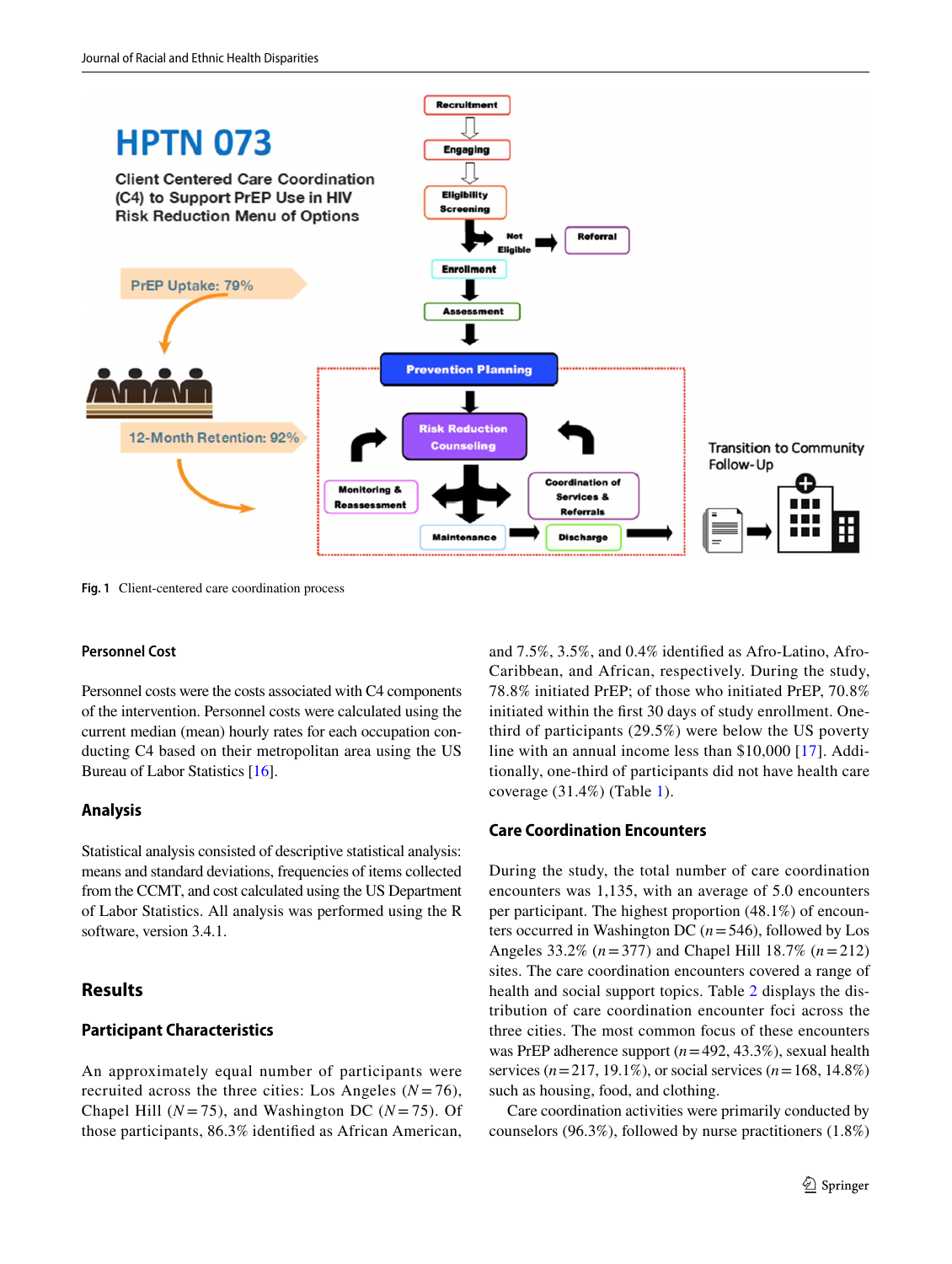Journal of Racial and Ethnic Health Disparities

|                                              | Total       | Los Angeles | Chapel Hill/Durham | Washington DC |
|----------------------------------------------|-------------|-------------|--------------------|---------------|
|                                              | $(N=226)$   | $(N=76)$    | $(N=75)$           | $(N=75)$      |
| Ethnicity: count $(\%)$                      |             |             |                    |               |
| African American                             | 195 (86.3)  | 62(81.6)    | 70 (93.3)          | 63 (84.0)     |
| African                                      | 1(0.4)      | 1(1.3)      | 0(0.0)             | 0(0.0)        |
| Afro-Caribbean                               | 8(3.5)      | 1(1.3)      | 1(1.3)             | 6(8.0)        |
| Afro-Latino                                  | 17(7.5)     | 9(11.8)     | 4(5.3)             | 4(5.3)        |
| Other                                        | 5(2.2)      | 3(3.9)      | 0(0.0)             | 2(2.7)        |
| Annual income (thousands USD): count (%)     |             |             |                    |               |
| Less than 5                                  | 48 (21.5)   | 24(31.6)    | 17(22.7)           | 7(9.7)        |
| $5 - 10$                                     | 20(9.0)     | 9(11.8)     | 7(9.3)             | 4(5.6)        |
| $1 - 20$                                     | 40 (17.9)   | 17(22.4)    | 17(22.7)           | 6(8.3)        |
| $20 - 30$                                    | 32(14.3)    | 10(13.2)    | 15(20.0)           | 7(9.7)        |
| $30 - 40$                                    | 23(10.3)    | 6(7.9)      | 8(10.7)            | 9(12.5)       |
| $40 - 50$                                    | 9(4.0)      | 3(3.9)      | 1(1.3)             | 5(6.9)        |
| $50 - 60$                                    | 13(5.8)     | 3(3.9)      | 3(4.0)             | 7(9.7)        |
| $60 - 70$                                    | 12(5.4)     | 1(1.3)      | 2(2.7)             | 9(12.5)       |
| $70 - 80$                                    | 4(1.8)      | 2(2.6)      | 0(0.0)             | 2(2.8)        |
| 80 or more                                   | 22(9.9)     | 1(1.3)      | 5(6.7)             | 16(22.2)      |
| Health care coverage available: count $(\%)$ |             |             |                    |               |
| Yes                                          | 155 (68.6)  | 48 (63.2)   | 47(62.7)           | 60(80.0)      |
| N <sub>o</sub>                               | 71 (31.4)   | 28 (36.8)   | 28 (37.3)          | 15(20.0)      |
| Number of C4 encounters per participant      |             |             |                    |               |
| Total                                        | 1135        | 377         | 212                | 546           |
| Mean (SD)                                    | 5.0(2.8)    | 5.0(2.7)    | 2.8(1.6)           | 7.3(1.7)      |
| Number of C4 encounters by staff role        |             |             |                    |               |
| Counselor                                    | 1093 (96.3) | 368 (97.6)  | 188 (88.7)         | 537 (98.4)    |
| Nurse practitioner                           | 20(1.8)     | 1(0.3)      | 18(8.5)            | 1(0.2)        |
| Social worker                                | 11(1)       | 4(1.1)      | 0(0)               | 7(1.3)        |
| Registered nurse                             | 5(0.4)      | 0(0)        | 5(2.4)             | 0(0)          |
| Physician assistant                          | 3(0.3)      | 3(0.8)      | 0(0)               | 0(0)          |
| Family therapist                             | 2(0.2)      | 1(0.3)      | 0(0)               | 1(0.2)        |
| HIV tester                                   | 1(0.1)      | (0)         | 1(0.5)             | 0(0)          |

#### <span id="page-5-0"></span>**Table 1** Demographic and site characteristics

and social workers (1.0%). Other healthcare workers who performed care coordination were registered nurses, physician assistants, family therapists, and HIV risk reduction counselors; however, each of these roles accounted for  $\lt 1\%$ of care coordination encounters. The time that health care workers spent on care coordination activities to address the needs of their clients varied from 5 min per encounter to>50 min, with most encounters taking between 30 and 39 min.

A total of 1,331 recorded activities occurred over the 1,135 encounters. The most frequently performed activities were as follows: developing or modifying an existing written prevention plan ( $n=383$ ; 28.8%), chart review ( $n=251$ ; 18.9%), and telephone discussions directly with the participant being served  $(n=164; 12.3\%)$ . The activities performed to fulfll care coordination needs varied across sites. In Los Angeles, developing or modifying an existing care plan (*n*=264; 34.8%) was the most common activity performed. In Washington DC, developing and modifying an existing written prevention plan  $(n=118; 51.5%)$  was also most performed. Chapel Hill difered from both sites, with telephone communication directly with participants (*n*=131; 38.2%) and client-focused research (*n*=64; 18.7%) were recorded as the most common activities performed to fulfll the participant's care coordination needs. A full description of the activities performed at each site is listed in Table [3.](#page-7-0)

#### **Care Coordination Outcomes**

During the entire study, the 1,135 C4™ encounters generated 1,700 encounter outcomes across the three study sites. Overall, personnel reported that 59.5% of those encounters met their participants' immediate needs, questions, and concerns; however, these reports were distributed disproportionately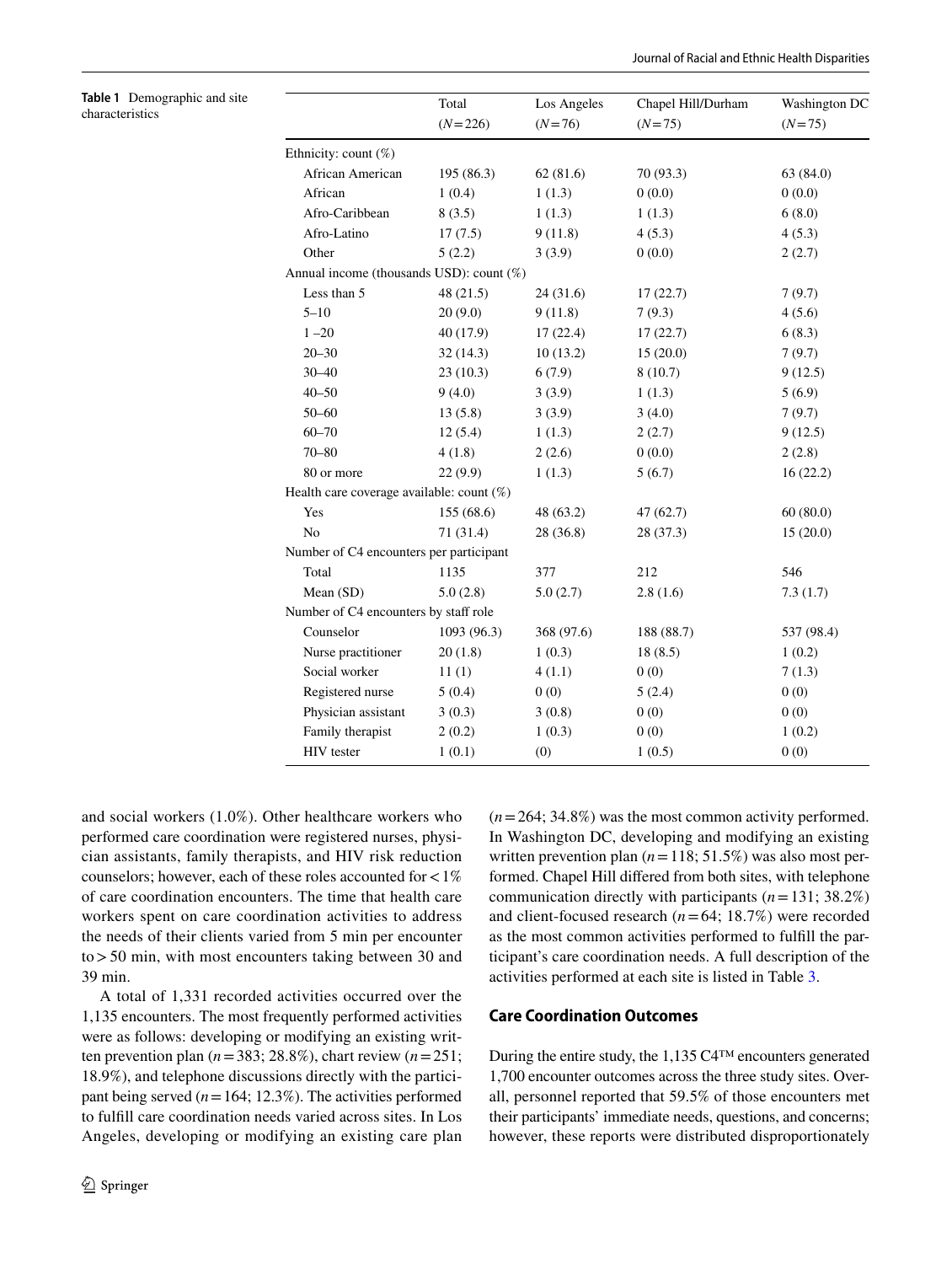<span id="page-6-0"></span>**Table 2** Focus of care coordination encounter

| Primary focus                     |            | Total( $N=1135$ ) Los Angeles( $n=377$ ) | Chapel Hill/<br>Durham<br>$(n=212)$ | Washing-<br>ton DC<br>$(n=546)$ |
|-----------------------------------|------------|------------------------------------------|-------------------------------------|---------------------------------|
| PrEP adherence support            | 492 (43.3) | 178 (47.2)                               | 65(30.7)                            | 249 (45.6)                      |
| Clinical and medical management   | 67(5.9)    | 21(5.6)                                  | 38 (17.9)                           | 8(1.5)                          |
| Referral management               | 39(3.4)    | 12(3.2)                                  | 19(9.0)                             | 8(1.5)                          |
| Social services <sup>1</sup>      | 168 (14.8) | 43(11.4)                                 | 21(9.9)                             | 104(19.0)                       |
| Sexual health services            | 217(19.1)  | 76(20.2)                                 | 35(16.5)                            | 106(19.4)                       |
| Mental health                     | 52(4.6)    | 20(5.3)                                  | 22(10.4)                            | 10(1.8)                         |
| Legal/judicial                    | 3(0.3)     | 1(0.3)                                   | 2(0.9)                              | 0(0.0)                          |
| Substance use treatment           | 47(4.1)    | 18(4.8)                                  | 6(2.8)                              | 23(4.2)                         |
| Employment                        | 40(3.5)    | 2(0.5)                                   | 1(0.5)                              | 37(6.8)                         |
| Linkage to care for HIV infection | 10(0.9)    | 6(1.6)                                   | 3(1.4)                              | 1(0.2)                          |

<sup>1</sup>Social services refers to such items as housing, food, and clothing

across the three sites, with 90.5%, 49.0%, and 40.3% from Washington DC, Chapel Hill, and Los Angeles, respectively. In Chapel Hill and Washington DC, the second most frequent outcome resulting from a care coordination encounter was referral to a community agency, while in Los Angeles it was instrumental support (i.e., ordering prescription medications, equipment, taxi, etc.), which was followed by referral to a community agency. Other referrals included referral to a primary care office, lab, or specialist (Table [3](#page-7-0)).

#### **Care Coordination Personnel Costs**

A total of 549.6 personnel hours of C4 intervention delivery were logged related to 1,135 C4 encounters. The total personnel costs of care coordination were \$9,826, resulting in a mean cost of \$8.70 per client encounter. The average time for each encounter was 29 min, which varied by personnel type (range: 17–40 min). The lowest cost per encounter was with an HIV tester (\$7.10/encounter) and the highest was with a registered nurse (\$21.30/encounter). Most encounters occurred with counselors  $(n=1,093, 96.3\%)$ , resulting in 531.8 personnel hours. A full breakdown of care coordination activities by personnel type and implementation city can be found in Table [4](#page-8-0).

#### **Discussion**

In this paper, we described the activities, personnel costs, and encounter outcomes of the implementation of novel theory-based care coordination intervention implemented to support HIV prevention—including PrEP use—for Black MSM in three US cities. Men enrolled in the study received coordinated care services in which the case worker for the client either provided services directly to the client (e.g., HIV testing, PrEP adherence counseling) or made active referrals to other community agencies for services not offered by the organization (e.g., mental health services, legal services, housing services). The case workers followed up with clients to assess their access of the services and provide additional support for the services accessed, if needed. As self-determination was an essential philosophy of the intervention, the social determinants of health addressed by in intervention staff we driven by the needs identifed by participants. Sexual health and social services, including PrEP adherence counseling, were the most frequent focus of care coordination encounters. Participants also accessed care coordination for mental health, medical services, and substance use treatment. The range of services used by participants illustrates the breadth of service needs for Black MSM. These fndings highlight the need for the availability and accessibility of services that can support Black MSM's psychosocial needs and address the negative impacts of clinical, psychosocial, and structural factors on their engagement in HIV prevention services. These fndings supports existing research which argues that to reduce HIV incidence in Black MSM, HIV prevention interventions must address social determinants of health [[18,](#page-10-10) [19](#page-10-11)]. Furthermore, these findings reaffirm that addressing comorbidities facilitates successful engagement in HIV prevention activities, including PrEP use for Black MSM [[20](#page-10-12)[–23](#page-10-13)].

The broad service encounters resulted in a large portion of time being dedicated to development and modifying care plans and the coordinator researching services to meet the immediate needs of the HPTN 073 participants. These activities suggest that implementation of C4™ requires ongoing knowledge of community supports and services, maintaining relationships with community-based organizations and social service providers, and resources available to support clients in accessing support and auxiliary services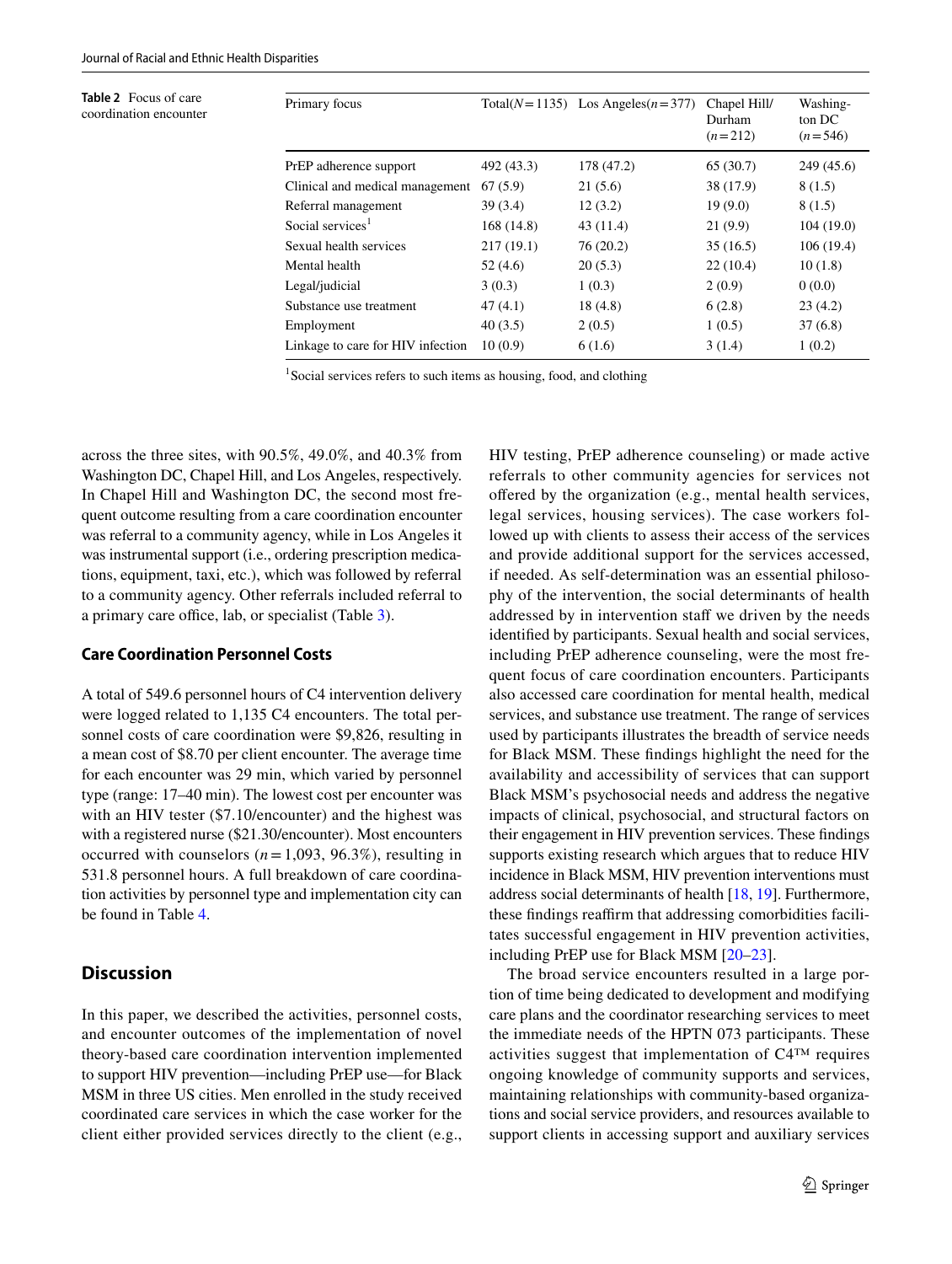<span id="page-7-0"></span>

|  | <b>Table 3</b> Client-centered care coordination activities and outcomes |  |
|--|--------------------------------------------------------------------------|--|
|  |                                                                          |  |

|                                                                                              | Total       | Los Angeles              | Chapel Hill/Durham | Washington DC            |
|----------------------------------------------------------------------------------------------|-------------|--------------------------|--------------------|--------------------------|
| Number of encounters                                                                         | 1135        | 377                      | 212                | 546                      |
| Activities (%)                                                                               |             |                          |                    |                          |
| Telephone discussion                                                                         |             |                          |                    |                          |
| Client                                                                                       | 164(12.3)   | 26(3.4)                  | 131 (38.2)         | 7(3.1)                   |
| Family                                                                                       | 3(0.2)      |                          | 2(0.6)             | 1(0.4)                   |
| Agency                                                                                       | 66(5.0)     | 19(2.5)                  | 34(9.9)            | 13(5.7)                  |
| Hospital/clinic                                                                              | 61(4.6)     | 16(2.1)                  | 44 (12.8)          | 1(0.4)                   |
| Pharmacy                                                                                     | 1(0.1)      |                          | 1(0.3)             |                          |
| Electronic message                                                                           |             |                          |                    |                          |
| Client                                                                                       | 39(2.9)     | 8(1.1)                   | 21(6.1)            | 10(4.4)                  |
| Agency                                                                                       | 21(1.6)     | 1(0.1)                   | 6(1.7)             | 14(6.1)                  |
| Hospital/clinic                                                                              | 16(1.2)     |                          | 14(4.1)            | 2(0.9)                   |
| Contact with consultant                                                                      |             |                          |                    |                          |
| Telephone                                                                                    | 3(0.2)      | 3(0.4)                   |                    |                          |
| Meeting                                                                                      | 9(0.7)      | 6(0.8)                   | 3(0.9)             |                          |
| Forms processing                                                                             | 2(0.2)      |                          | 2(0.6)             |                          |
| Confer with primary care physician                                                           | 1(0.1)      |                          | 1(0.3)             |                          |
| Chart review                                                                                 | 251 (18.9)  | 242 (31.9)               | 5(1.5)             | 4(1.7)                   |
| Develop/modify written care plan                                                             | 383 (28.8)  | 264 (34.8)               | 1(0.3)             | 118(51.5)                |
| Meeting/case conference                                                                      | 73(5.5)     | 41(5.4)                  | 11(3.2)            | 21(9.2)                  |
| Client-focused research                                                                      | 228(17.1)   | 127(16.7)                | 64(18.7)           | 37 (16.2)                |
| Number of outcomes occurred (%)                                                              | 1700        | 808 (47.5)               | 294 (17.3)         | 598 (35.2)               |
| Advised family/client on home management                                                     | 3           | $\overline{\phantom{0}}$ | ÷.                 | 3(0.5)                   |
| Referral to specialist                                                                       | 33(1.9)     | 8(1.0)                   | 11(3.7)            | 14(2.3)                  |
| Referral for hospitalization                                                                 |             |                          |                    |                          |
| Referral for primary care office visit                                                       | 86(5.1)     | 51(6.3)                  | 29(9.9)            | 6(1.0)                   |
| Referral to lab/X-ray                                                                        | 14(0.8)     |                          | 14(4.8)            |                          |
| Referral to community agency                                                                 | 158(9.3)    | 74 (9.2)                 | 66 (22.4)          | 18(3.0)                  |
| Referral to specialized therapies                                                            | 17(1.0)     | 13(1.6)                  | 3(1.0)             | 1(0.2)                   |
| Ordered prescription, equipment, taxi, etc                                                   | 186 (10.9)  | 184 (22.8)               | 2(0.7)             |                          |
| Reconciled discrepancies (inc. missing data, miscommuni-<br>cation, compliance issues, etc.) | 10(0.6)     |                          | 8(2.7)             | 2(0.3)                   |
| Reviewed labs, specialist reports, etc                                                       | 133(7.8)    | 119 (14.7)               | 7(2.4)             | 7(1.2)                   |
| Advocacy for family/client                                                                   | 34(2.0)     | 28(3.5)                  |                    | 6(1.0)                   |
| Met client's immediate needs, questions, and concerns                                        | 1011 (59.5) | 326 (40.3)               | 144 (49.0)         | 541 (90.5)               |
| Outcome pending                                                                              | 15(0.9)     | 5(0.6)                   | 10(3.4)            | $\overline{\phantom{0}}$ |

(e.g., transportation funding, emergency funds). In HPTN 073, the ability to facilitate services was dependent upon availability of services in the community; thus, implementation of C4™ is highly impacted by range of services in the community. Higher resourced communities may be able to facilitate greater access to service needs identifed by clients. These fndings are similar to research which suggest the availability of community services infuences health outcomes, with greater resourced communities having better health outcomes [[24–](#page-10-14)[26](#page-10-15)].

There are numerous costs involved with leveraging a C4 program that are embedded within the research effort and would need to be considered when launching a program in a real-world setting. Particularly in network studies with existing research infrastructure already established, the costs of implementation may seem deceptively small because key program functions are already paid for and not counted within the specifc study budget. Specifc potential implementation costs are outlined in Table [5](#page-8-1). In this paper, we describe the cost of C4 as it relates to personnel costs. C4™ personnel costs were relatively low cost. The majority (96%) of care coordination encounters were conducted by counselors. The bulk of the other service encounters (2.8%) were completed by social workers and nurse practitioners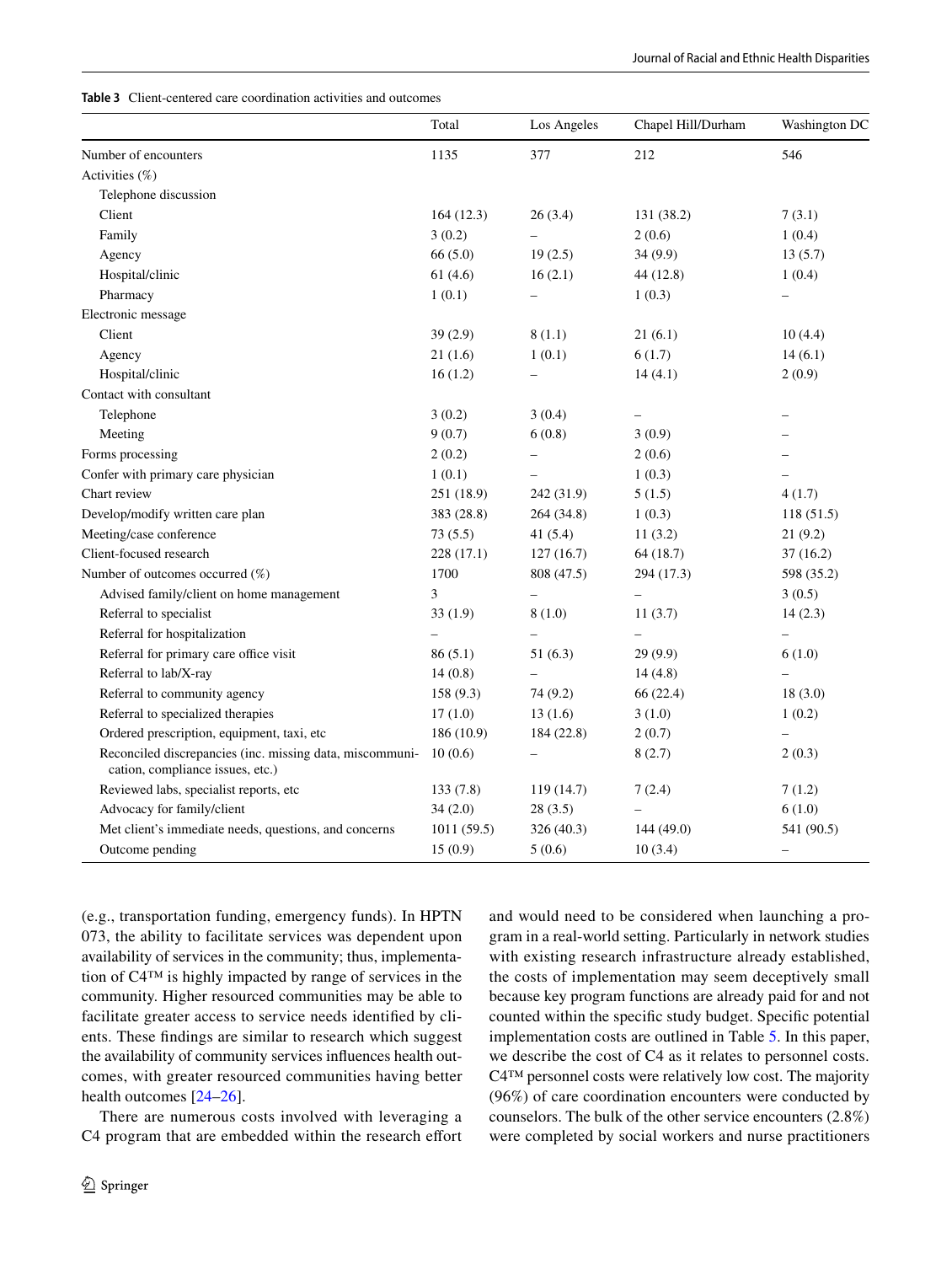<span id="page-8-0"></span>**Table 4** Cost of client-centered care coordination by personnel type

| Personnel type      | Encounters<br>Count $(\%)$ | Total time spent<br>Hours $(\%)$ | Mean time enctr<br>Min | Total cost<br>USD(%) | Mean cost enctr<br><b>USD</b> |
|---------------------|----------------------------|----------------------------------|------------------------|----------------------|-------------------------------|
| Total               | 1135                       | 549.6                            | 29 <sup>a</sup>        | $9826^b$             | $8.7^\circ$                   |
| Counselor           | 1093 (96.3)                | 531.8 (96.8)                     | 29                     | 9118 (92.8)          | 8.3                           |
| Nurse practitioner  | 20(1.8)                    | 5.7(1.0)                         | 17                     | 319(3.3)             | 16.0                          |
| Social worker       | 11(1.0)                    | 6.7(1.2)                         | 36                     | 211(2.1)             | 19.2                          |
| Registered nurse    | 5(0.4)                     | 3.3(0.6)                         | 40                     | 107(1.1)             | 21.3                          |
| Physician assistant | 3(0.3)                     | 1.0(0.2)                         | 20                     | 49(0.5)              | 16.3                          |
| Family therapist    | 2(0.2)                     | 0.6(0.1)                         | 18                     | 15(0.2)              | 7.5                           |
| <b>Tester</b>       | 1(0.1)                     | 0.5(0.1)                         | 30                     | 7(0.1)               | 7.1                           |

a Mean time per encounter varied by site: Los Angeles (35 min), Chapel Hill/Durham (24 min), Washington DC (27 min)

b Total cost (USD) varied by site: Los Angeles (3,793), Chapel Hill/Durham (1,940), Washington DC (4,093)

c Mean cost per encounter (USD) varied by site: Los Angeles (10.1), Chapel Hill/Durham (9.2), Washington DC (7.5)

which suggests that client-centered care coordination can be implemented in settings without heavy utilization of licensed healthcare professional staff, incurring lower salary expenses. One of the challenges to implementing HIV prevention interventions in the USA and Canada is the lack of HIV prevention resources in rural counties [[27–](#page-10-16)[30\]](#page-10-17). Due to the low cost associated with staffing,  $C4^{TM}$  has the potential to be an efective and low-cost way to provide care coordination services in rural and other resource constrained settings. Specifcally, rural service providers maybe able to implement aspects of C4 into their existing practice to assist Black MSM access support services to complement engagement in HIV prevention services. This has an important practical implication given the identifcation of rural areas in the Ending the HIV Epidemic initiative [[31](#page-10-18)] as key areas for HIV prevention prioritization. This includes several states in the US south (i.e., Alabama, Arkansas, Kentucky, Mississippi, and South Carolina) where Black MSM have disproportionately high HIV incidence and prevalence. One challenge which needs to be addressed in rural communities is the lack of service providers, particularly service providers who are cultural responsive to Black MSM [[19,](#page-10-11) [21](#page-10-19)]. C4 does not address the gap in access to health services; however, it has the potential to address the need for services being co-located to reduce barriers of access. Within the care

coordination setting, nursing and social work professionals can be optimized by utilizing services that fall within their scope of practice and not assigning them additional responsibilities that can be performed by other members of the team, maintaining lower cost for licensed professionals. This can be especially useful when considering the increase in HIV expenditures due to the rise in comorbid conditions resulting from HIV, such as cardiovascular diseases and chronic kidney disease [[32](#page-10-20)].

Implementation of C4 in this PrEP demonstration study proved to address the holistic needs of Black MSM; however, this intervention is not without limitations. Because C4 was embedded in a network study, the total costs of implementation (e.g., infrastructure) costs are not accounted for in this study. However, this study was able to parse out specifcally the C4 delivery costs from the overall program costs. While that does not give much in terms of being able to fgure out overall program costs, it does have the unique beneft of being generalizable since it looks at minutes of delivery. If a local organization wanted to implement C4, they could look at the specifc time commitment/resources needed to add C4 specifcally onto their existing program oferings. While personnel costs were relatively low, the expenditures at each site varied based on the diferences in salaries and the availability of resources. Furthermore, the study was not

<span id="page-8-1"></span>

| <b>Table 5</b> Program cost and<br>resources considerations | Total program cost considerations                                  |                                                            |  |  |
|-------------------------------------------------------------|--------------------------------------------------------------------|------------------------------------------------------------|--|--|
|                                                             | Space for consultations                                            | Resources to establish and maintain community partnerships |  |  |
|                                                             | Telecommunications (internet, phones,<br>computer, mobile devices) | Community engagement strategies including a CAB            |  |  |
|                                                             | Intervention training                                              | Methods for documentation of services delivered            |  |  |
|                                                             | Transportation for staff and clients                               | Program monitoring and evaluation of program               |  |  |
|                                                             | Ongoing training and continuing education                          | Staff supervision                                          |  |  |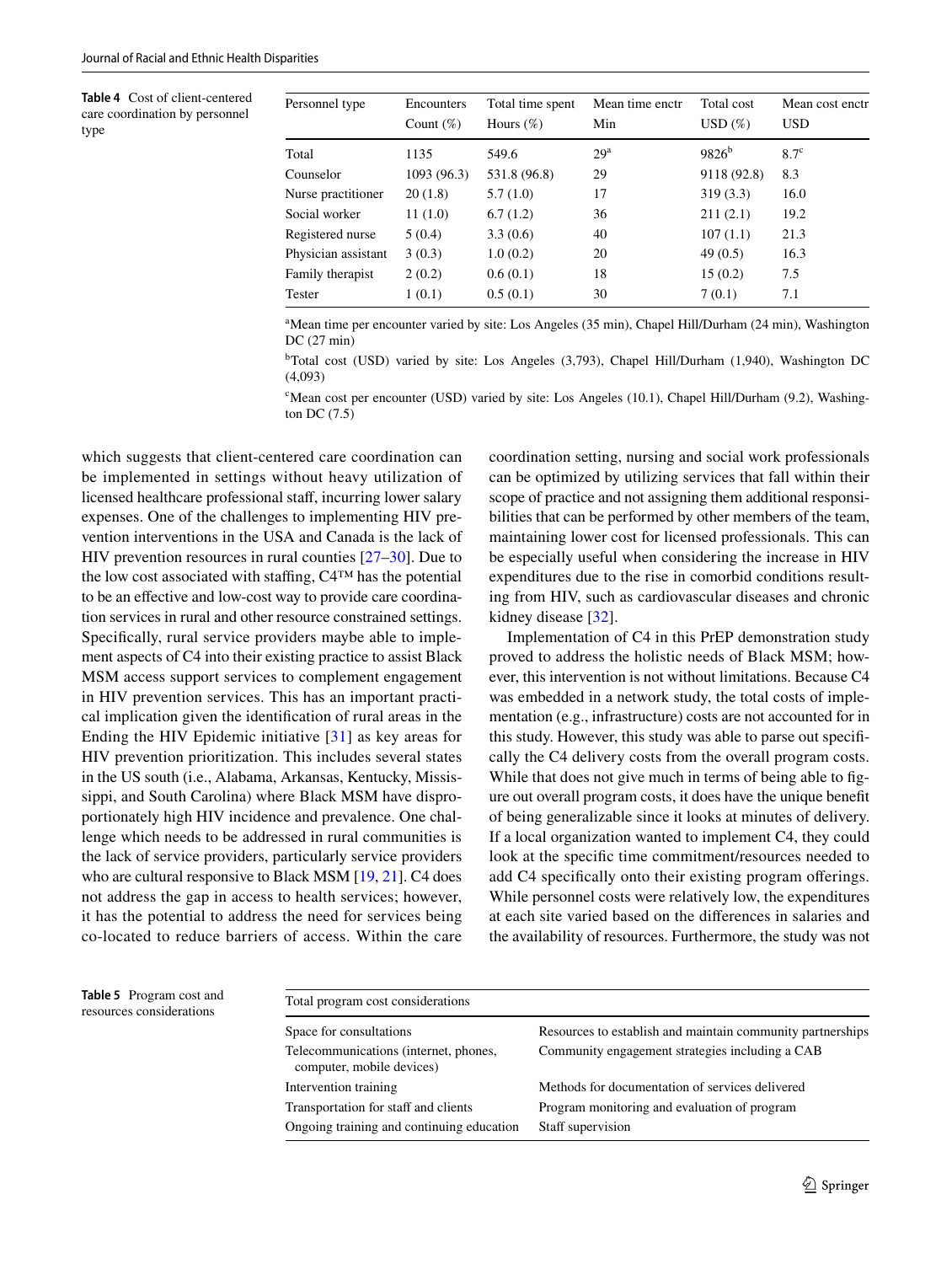designed to evaluate the cost-efectiveness of the intervention; therefore, implementation of this intervention would need to account for indirect costs associated with implementation of C4. Future studies of C4 should determine full intervention costs to determine cost-efectiveness. Personnel mean hourly wage used in C4™ varied by personnel type and location, but it was consistently highest for nurse practitioners  $(M = $56.08)$ , followed by physician assistants  $(M = $47.21)$  and registered nurses  $(M = $38.27)$ . The average mean hourly wage across personnel type was highest in Los Angeles (\$35.65), and similar within Washington DC (\$32.49) and Chapel Hill (\$31.50). These costs were based on mean personnel costs based on the US Bureau of Labor Statistics and actual costs were not assessed in the study. The implementation of C4™ may be highly variable based on the availability of community resources and labor costs of the available healthcare facility staf. Our study fndings suggest that care coordination outcomes were more advantageous in Washington DC site than in Chapel Hill and Los Angeles. Unfortunately, there was no qualitative follow-up with clients to determine why care coordination was more advantageous in certain cities. Further research is needed to determine the impact of community-level factors on the engagement of C4 and how availability of community resources might impact the overall outcome of engagement in C4. It might be due to participant resources outside of the intervention impacted their engagement in C4. Research demonstrates that those who have more resources are more likely to benefit from HIV interventions [\[21,](#page-10-19) [33\]](#page-10-21).

## **Conclusions**

A client-centered care coordination intervention—C4™ was successfully implemented across three cities in the HPTN 073 study. Although client-centered care coordination has been implemented in well-resourced communities with robust HIV research and service infrastructure, our fndings suggest that C4™ can also be successfully implemented in lower resourced communities. C4™ program activities can be performed by most staff at organizations, reducing the provider associated costs and burden. Understanding the activities, personnel, cost, and time needed for successful implementation of care coordination interventions is critical administrative evidence for informing future programmatic dissemination, implementation, and stainability.

**Acknowledgements** This was also made possible by core services and support provided by the Yale Center for Interdisciplinary Research on AIDS (CIRA) P30 MH062294.

**Funding** This research was supported by cooperative award UM1 AI068619 to HIV Prevention Trials Network from the National

Institute of Allergy & Infectious Diseases, National Institute of Mental Health, and National Institute of Drug Abuse.

**Data Availability** Not applicable.

**Code Availability** Not applicable.

#### **Declarations**

**Ethics Approval and Consent to Participate** Ethics approvals for this study were obtained from institutional review boards of University of California Los Angeles, George Washington University, and University of North Carolina Chapel Hill. All study participants provided written information consent prior to study enrollment.

**Consent for Publication** Approval for publication was granted by the HIV Prevention Trials Network.

**Competing Interests** LaRon E. Nelson is an officer and shareholder in tuliptree systems which owns the trademark to client-centered care coordination (C4™).

**Open Access** This article is licensed under a Creative Commons Attribution 4.0 International License, which permits use, sharing, adaptation, distribution and reproduction in any medium or format, as long as you give appropriate credit to the original author(s) and the source, provide a link to the Creative Commons licence, and indicate if changes were made. The images or other third party material in this article are included in the article's Creative Commons licence, unless indicated otherwise in a credit line to the material. If material is not included in the article's Creative Commons licence and your intended use is not permitted by statutory regulation or exceeds the permitted use, you will need to obtain permission directly from the copyright holder. To view a copy of this licence, visit<http://creativecommons.org/licenses/by/4.0/>.

## **References**

- <span id="page-9-0"></span>1. Centers for Disease Control and Prevention. HIV surveillance report, 2019; vol 32. [http://www.cdc.gov/hiv/library/reports/hiv](http://www.cdc.gov/hiv/library/reports/hiv-surveillance.html)[surveillance.html.](http://www.cdc.gov/hiv/library/reports/hiv-surveillance.html) Published May 2021. Accessed 29 Nov 2021
- <span id="page-9-1"></span>2. Grant RM, Lama JR, Anderson PL, et al. Preexposure chemoprophylaxis for HIV prevention in men who have sex with men. N Engl J Med. 2010;363:2587–99.
- <span id="page-9-2"></span>3. Sullivan PS, Sanchez TH, Zlotorzynska M, et al. National trends in HIV pre-exposure prophylaxis awareness, willingness and use among United States men who have sex with men recruited online, 2013 through 2017. J Int AIDS Soc. 2020;23:1–13.
- <span id="page-9-3"></span>4. Serota DP, Rosenberg ES, Sullivan PS, et al. Pre-exposure prophylaxis uptake and discontinuation among young black men who have sex with men in Atlanta, Georgia: a prospective cohort study. Clin Infect Dis. 2020;71:574–82.
- <span id="page-9-4"></span>5. Quinn K, Bowleg L. Dickson-Gomez J (2019) "The fear of being Black plus the fear of being gay": the effects of intersectional stigma on PrEP use among young Black gay, bisexual, and other men who have sex with men. Soc Sci Med. 1982;232:86–93. [https://doi.org/10.1016/j.socscimed.2019.04.042.](https://doi.org/10.1016/j.socscimed.2019.04.042)
- 6. Quinn K, Dickson-Gomez J, Zarwell M, et al. "A gay man and a doctor are just like, a recipe for destruction": How racism and homonegativity in healthcare settings infuence PrEP uptake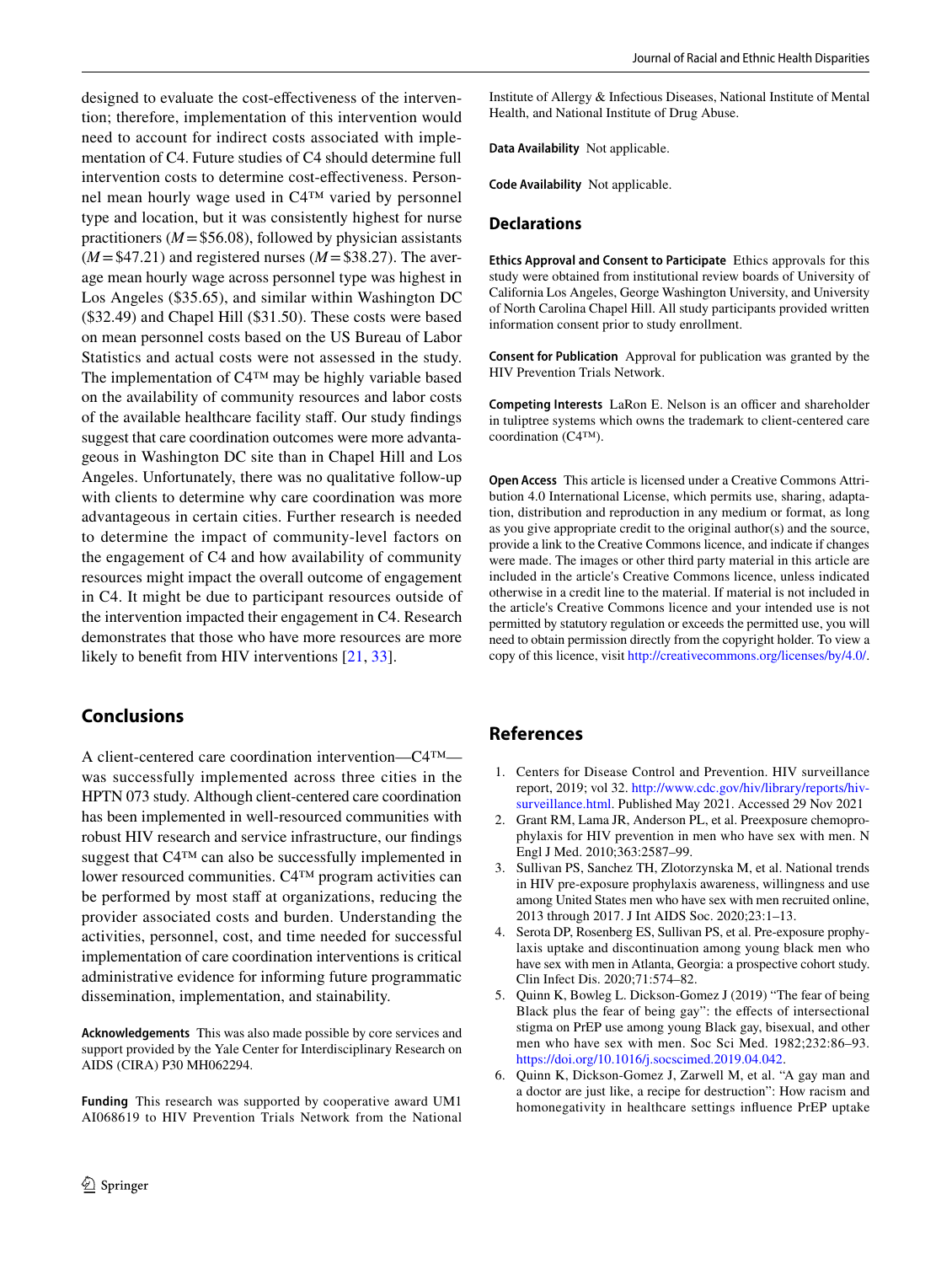among young Black MSM. AIDS Behav. 2019;23:1951–63. <https://doi.org/10.1007/s10461-018-2375-z>.

- <span id="page-10-0"></span>7. Nieto O, Brooks RA, Landrian A, et al. PrEP discontinuation among Latino/a and Black MSM and transgender women: a need for PrEP support services. PLoS ONE. 2020;15:1–13.
- <span id="page-10-1"></span>8. Brooks RA, Nieto O, Landrian A, et al. Experiences of pre-exposure prophylaxis (PrEP)–related stigma among Black MSM PrEP users in Los Angeles. J Urban Health. 2019. [https://doi.org/10.](https://doi.org/10.1007/s11524-019-00371-3) [1007/s11524-019-00371-3.](https://doi.org/10.1007/s11524-019-00371-3)
- <span id="page-10-2"></span>9. Burns PA, Hall CDX, Poteat T, et al. Living while Black, gay, and poor: the association of race, neighborhood structural disadvantage, and PrEP utilization among a sample of Black men who have sex with men in the Deep South. AIDS Educ Prev Off Publ Int Soc AIDS Educ. 2021;33:395–410. [https://doi.org/10.1521/](https://doi.org/10.1521/aeap.2021.33.5.395) [aeap.2021.33.5.395](https://doi.org/10.1521/aeap.2021.33.5.395).
- <span id="page-10-3"></span>10. Saleska JL, Lee S-J, Leibowitz A, et al. A tale of two cities: exploring the role of race/ethnicity and geographic setting on PrEP use among adolescent cisgender MSM. AIDS Behav. 2021;25:139–47. <https://doi.org/10.1007/s10461-020-02951-w>.
- <span id="page-10-4"></span>11. Irvine MK, Chamberlin SA, Robbins RS, et al. Improvements in HIV care engagement and viral load suppression following enrollment in a comprehensive HIV care coordination program. Clin Infect Dis. 2015;60:298–310.
- 12. Robertson MM, Penrose K, Irvine MK, et al. (2019) Impact of an HIV care coordination program on durable viral suppression. J Acquir Immune Defic Syndr. 1999;80:46.
- <span id="page-10-5"></span>13. Irvine MK, Chamberlin SA, Robbins RS, et al. Come as you are: improving care engagement and viral load suppression among HIV care coordination clients with lower mental health functioning, unstable housing, and hard drug use. AIDS Behav. 2017;21:1572–9.
- <span id="page-10-6"></span>14. Antonelli RC, Stille CJ, Antonelli DM. Care coordination for children and youth with special health care needs: a descriptive, multisite study of activities, personnel costs, and outcomes. Pediatrics. 2008;122:e209–16. [https://doi.org/10.1542/peds.2007-2254.](https://doi.org/10.1542/peds.2007-2254)
- <span id="page-10-7"></span>15. Wheeler DP, Fields SD, Beauchamp G, et al. Pre-exposure prophylaxis initiation and adherence among Black men who have sex with men (MSM) in three US cities: results from the HPTN 073 study. J Int AIDS Soc. 2019;22:e25223. [https://doi.org/10.1002/](https://doi.org/10.1002/jia2.25223) [jia2.25223.](https://doi.org/10.1002/jia2.25223)
- <span id="page-10-8"></span>16. United States Department of Labor May 2019 Metropolitan and nonmetropolitan area occupational employment and wage estimates. <https://www.bls.gov/oes/current/oessrcma.htm>. Accessed 18 Feb 2021.
- <span id="page-10-9"></span>17. Office of the Assistant Secretary for Planning and Evaluation (2020) 2020 poverty guidelines. In: ASPE. [https://aspe.hhs.gov/](https://aspe.hhs.gov/2020-poverty-guidelines) [2020-poverty-guidelines](https://aspe.hhs.gov/2020-poverty-guidelines). Accessed 22 Aug 2020.
- <span id="page-10-10"></span>18. Nelson LE, Wilton L, Moineddin R, et al. Economic, legal, and social hardships associated with HIV risk among Black men who have sex with men in six US cities. J Urban Health. 2016;93:170– 88. <https://doi.org/10.1007/s11524-015-0020-y>.
- <span id="page-10-11"></span>19. Jefries WL, Henny KD. From epidemiology to action: the case for addressing social determinants of health to end HIV in the southern United States. AIDS Behav. 2019;23:340–6. [https://doi.](https://doi.org/10.1007/s10461-019-02687-2) [org/10.1007/s10461-019-02687-2](https://doi.org/10.1007/s10461-019-02687-2).
- <span id="page-10-12"></span>20. Braveman PA, Egerter SA, Mockenhaupt RE. Broadening the focus: the need to address the social determinants of health. Am J Prev Med. 2011;40:S4–18.
- <span id="page-10-19"></span>21. Carter JW, Flores SA. Improving the HIV prevention landscape to reduce disparities for Black MSM in the south. AIDS Behav. 2019;23:331–9. [https://doi.org/10.1007/s10461-019-02671-w.](https://doi.org/10.1007/s10461-019-02671-w)
- 22. Gant Z, Gant L, Song R, et al. A census tract-level examination of social determinants of health among black/African American men with diagnosed HIV infection, 2005–2009-17 US areas. PLoS ONE. 2014;9:2005–9. [https://doi.org/10.1371/journal.pone.0107701.](https://doi.org/10.1371/journal.pone.0107701)
- <span id="page-10-13"></span>23. Voisin DR, Bird JDP, Shiu C-S, Krieger C. "It's crazy being a Black, gay youth". Getting information about HIV prevention: a pilot study. J Adolesc. 2013;36:111–9. [https://doi.org/10.1016/j.](https://doi.org/10.1016/j.adolescence.2012.09.009) [adolescence.2012.09.009.](https://doi.org/10.1016/j.adolescence.2012.09.009)
- <span id="page-10-14"></span>24. Bierman AS, Dunn JR. Swimming upstream. Access, health outcomes, and the social determinants of health. J Gen Intern Med. 2006;21:99–100. [https://doi.org/10.1111/j.1525-1497.2005.](https://doi.org/10.1111/j.1525-1497.2005.00317.x) [00317.x](https://doi.org/10.1111/j.1525-1497.2005.00317.x).
- 25. Pickett KE, Pearl M. Multilevel analyses of neighbourhood socioeconomic context and health outcomes: a critical review. J Epidemiol Community Health. 2001;55:111. [https://doi.org/10.1136/](https://doi.org/10.1136/jech.55.2.111) [jech.55.2.111.](https://doi.org/10.1136/jech.55.2.111)
- <span id="page-10-15"></span>26. Witten K, Exeter D, Field A. The quality of urban environments: mapping variation in access to community resources. Urban Stud. 2003;40:161–77. [https://doi.org/10.1080/00420980220080221.](https://doi.org/10.1080/00420980220080221)
- <span id="page-10-16"></span>27. Sutton M, Anthony M, Vila C, et al. HIV testing and HIV/AIDS treatment services in rural counties in 10 southern states: service provider perspectives. J Rural Health. 2010;26:240–7.
- 28. Van Handel MM, Rose CE, Hallisey EJ, et al. (2016) Countylevel vulnerability assessment for rapid dissemination of HIV or HCV infections among persons who inject drugs, United States. J Acquir Immune Defc Syndr. 1999;73:323.
- 29. Weissman S, Dufus WA, Iyer M, et al. Rural-urban diferences in HIV viral loads and progression to AIDS among new HIV cases. South Med J. 2015;108:180–8.
- <span id="page-10-17"></span>30. Schafer KR, Albrecht H, Dillingham R, et al. (2017) The continuum of HIV care in rural communities in the United States and Canada: what is known and future research directions. J Acquir Immune Defc Syndr. 1999;75:35–44. [https://doi.org/10.1097/](https://doi.org/10.1097/QAI.0000000000001329) [QAI.0000000000001329](https://doi.org/10.1097/QAI.0000000000001329).
- <span id="page-10-18"></span>31. Office of Infectious Diseases and HIV/AIDS Policy (2020) Ending the HIV epidemic: plan for America priority jurisdictions: phase I. [https://www.hiv.gov/federal-response/ending-the-hiv-epidemic/](https://www.hiv.gov/federal-response/ending-the-hiv-epidemic/jurisdictions/phase-one) [jurisdictions/phase-one](https://www.hiv.gov/federal-response/ending-the-hiv-epidemic/jurisdictions/phase-one). Accessed 3 Dec 2020.
- <span id="page-10-20"></span>32. Deeks SG, Lewin SR, Havlir DV. The end of AIDS: HIV infection as a chronic disease. Lancet. 2013;382:1525–33.
- <span id="page-10-21"></span>33. Phillips G, McCuskey D, Ruprecht MM, et al. Structural interventions for HIV prevention and care among US men who have sex with men: a systematic review of evidence, gaps, and future priorities. AIDS Behav. 2021. [https://doi.org/10.1007/](https://doi.org/10.1007/s10461-021-03167-2) [s10461-021-03167-2](https://doi.org/10.1007/s10461-021-03167-2).

**Publisher's Note** Springer Nature remains neutral with regard to jurisdictional claims in published maps and institutional afliations.